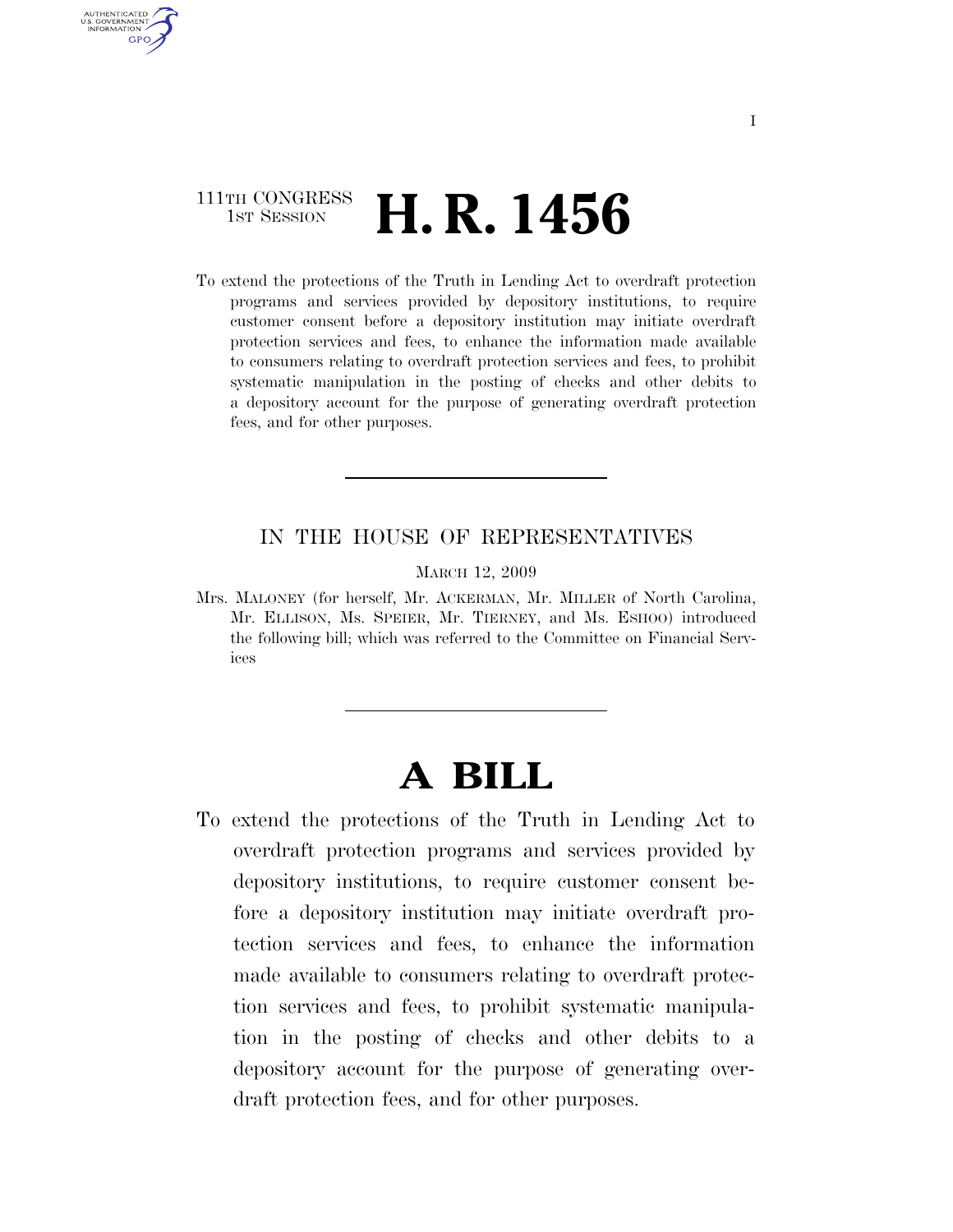| $\mathbf{1}$   | Be it enacted by the Senate and House of Representa-         |
|----------------|--------------------------------------------------------------|
| 2              | tives of the United States of America in Congress assembled, |
| 3              | <b>SECTION 1. SHORT TITLE.</b>                               |
| $\overline{4}$ | This Act may be cited as the "Consumer Overdraft"            |
| 5              | Protection Fair Practices Act".                              |
| 6              | SEC. 2. RESTRICTIONS ON OVERDRAFT PROTECTION PRO-            |
| $\overline{7}$ | <b>GRAMS OR SERVICES.</b>                                    |
| 8              | (a) TRUTH IN LENDING ACT AMENDMENTS.—                        |
| 9              | (1) DEFINITION.—Section 103 of the Truth in                  |
| 10             | Lending Act (15 U.S.C. 1602) is amended by add-              |
| 11             | ing at the end the following new subsection:                 |
| 12             | "(cc) TERMS RELATING TO SHORT-TERM EXTEN-                    |
| 13             | SIONS OF CREDIT UNDER OVERDRAFT PROTECTION PRO-              |
| 14             | GRAMS.-                                                      |
| 15             | $``(1)$ OVERDRAFT PROTECTION FEE.—The term                   |
| 16             | 'overdraft protection fee' means any fee or charge           |
| 17             | imposed in connection with any account on which              |
| 18             | checks or other debits are paid by the institution in        |
| 19             | which such account is held even though there are in-         |
| 20             | sufficient funds in the account to cover such checks         |
| 21             | or other debits, unless such fee or charge—                  |
| 22             | $\lq\lq$ is imposed on an incidental basis as                |
| 23             | a customer accommodation and no more than 3                  |
| 24             | such overdraft fees are imposed during any cal-              |
| 25             | endar year;                                                  |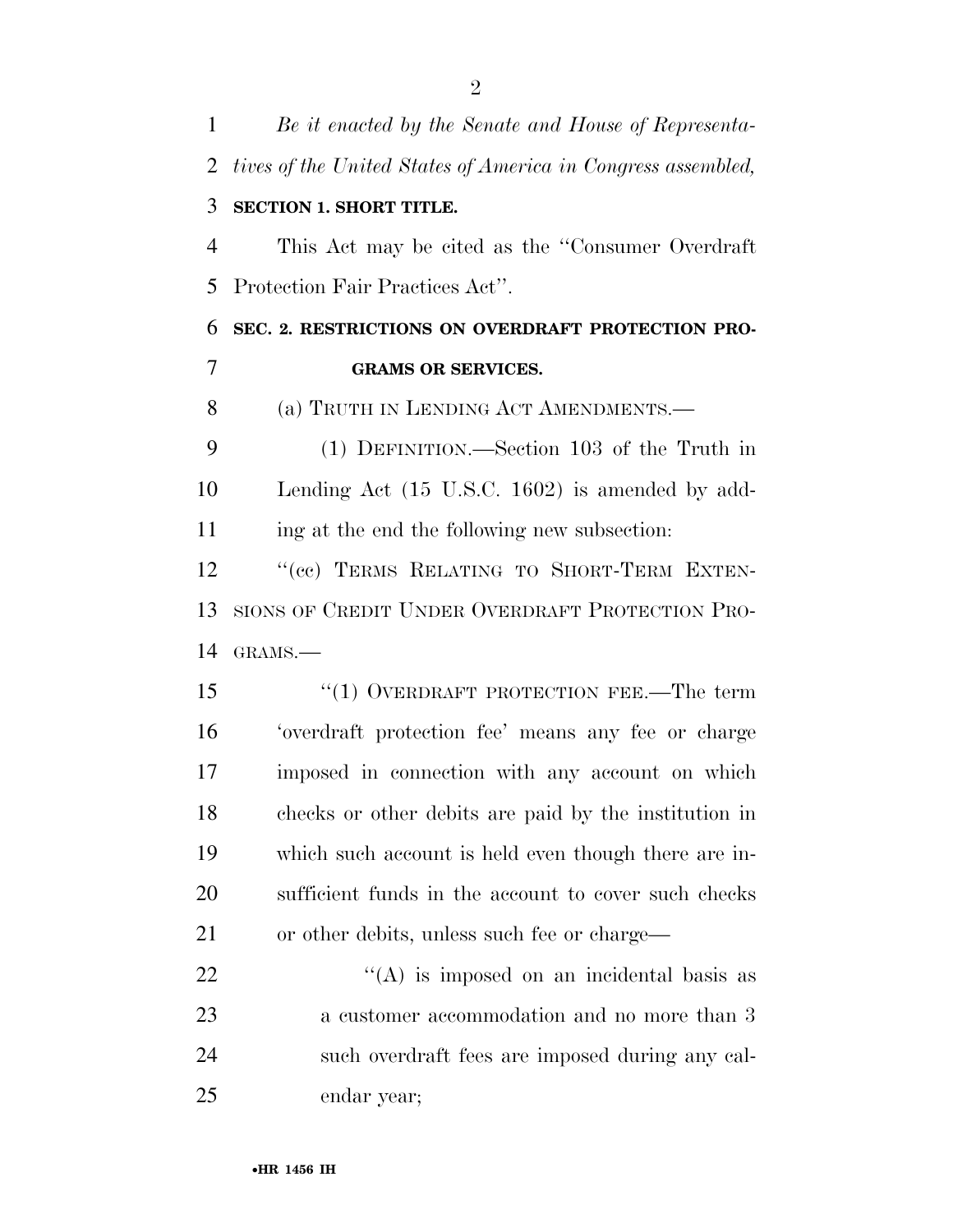| $\mathbf{1}$   | $\lq\lq (B)$ is imposed in connection with an ex- |
|----------------|---------------------------------------------------|
| $\overline{2}$ | tension of credit through an overdraft line of    |
| 3              | credit program where such fee or charge was       |
| $\overline{4}$ | considered a finance charge under this title, as  |
| 5              | in effect immediately prior to the enactment of   |
| 6              | the Consumer Overdraft Protection Fair Prac-      |
| 7              | tices Act; or                                     |
| 8              | $\cdot$ (C) has been disclosed in connection with |
| 9              | a program under which the overdraft is covered    |
| 10             | by funds transferred from another deposit,        |
| 11             | share, or other asset account.                    |
| 12             | $``(2)$ OTHER TERMS.—                             |
| 13             | "(A) CHECK.—The term 'check' has the              |
| 14             | same meaning as in section $3(6)$ of the Check    |
| 15             | Clearing for the 21st Century Act.                |
| 16             | "(B) OTHER DEBITS.—The term 'other                |
| 17             | debits' includes withdrawals from an account by   |
| 18             | the consumer through an automated teller ma-      |
| 19             | chine and electronic fund transfers from an ac-   |
| 20             | count that are initiated or authorized by the     |
| 21             | consumer.                                         |
| 22             | "(C) ELECTRONIC FUND TRANSFER.—The                |
| 23             | term 'electronic fund transfer' has the same      |
| 24             | meaning as in section 903.                        |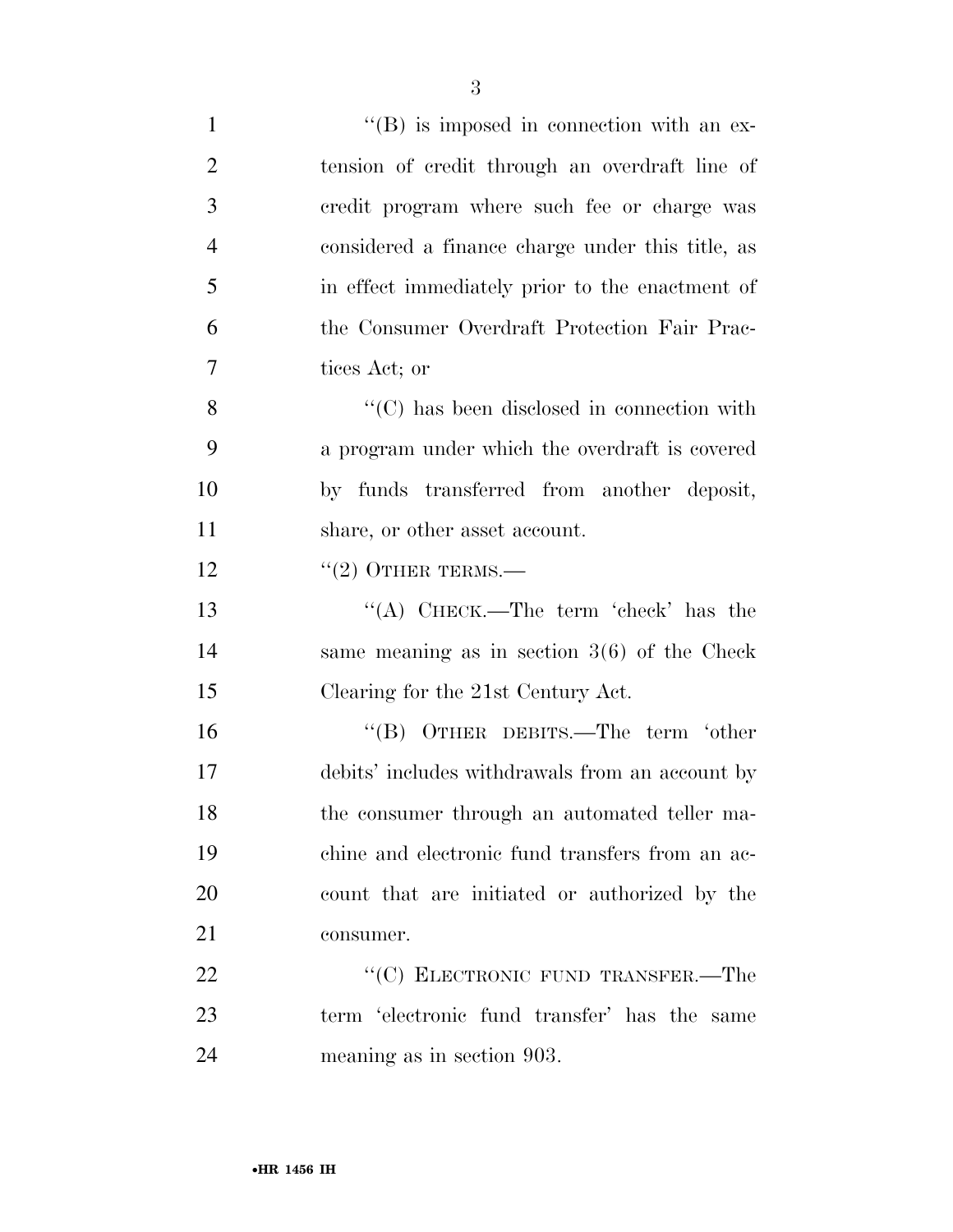| $\mathbf{1}$   | "(D) ACCOUNT.—The term 'account'                                |
|----------------|-----------------------------------------------------------------|
| $\overline{2}$ | means any account intended for use by and                       |
| 3              | generally used by a consumer primarily for per-                 |
| $\overline{4}$ | sonal, family, or household purposes into which                 |
| 5              | the consumer deposits funds.                                    |
| 6              | "(E) TRANSACTION ACCOUNT.—The term                              |
| 7              | 'transaction account' has the same meaning as                   |
| 8              | in section $19(b)(1)(C)$ of the Federal Reserve                 |
| 9              | $\text{Act."}.$                                                 |
| 10             | (2) RESTRICTIONS ON OVERDRAFT PROTECTION                        |
| 11             | PROGRAMS OR SERVICES.-                                          |
| 12             | $(A)$ In GENERAL.—Chapter 2 of the Truth                        |
| 13             | in Lending Act (15 U.S.C. 1631 et seq.) is                      |
| 14             | amended by adding at the end the following                      |
| 15             | new section:                                                    |
| 16             | "§140A. Restrictions on overdraft protection pro-               |
| 17             | grams or services                                               |
| 18             | "(a) IN GENERAL.—In the case of any transaction                 |
| 19             | account of a consumer at any institution, no overdraft pro-     |
| 20             | tection fee may be imposed on such account for any exten-       |
| 21             | sion of funds by the institution to cover any check or other    |
| 22             | debit for which there are insufficient funds in the con-        |
| 23             | sumer's account to pay such check or other debit, unless—       |
| 24             | $\cdot\cdot\cdot(1)$ the consumer has provided specific written |
| 25             | consent to any program or service that provides for             |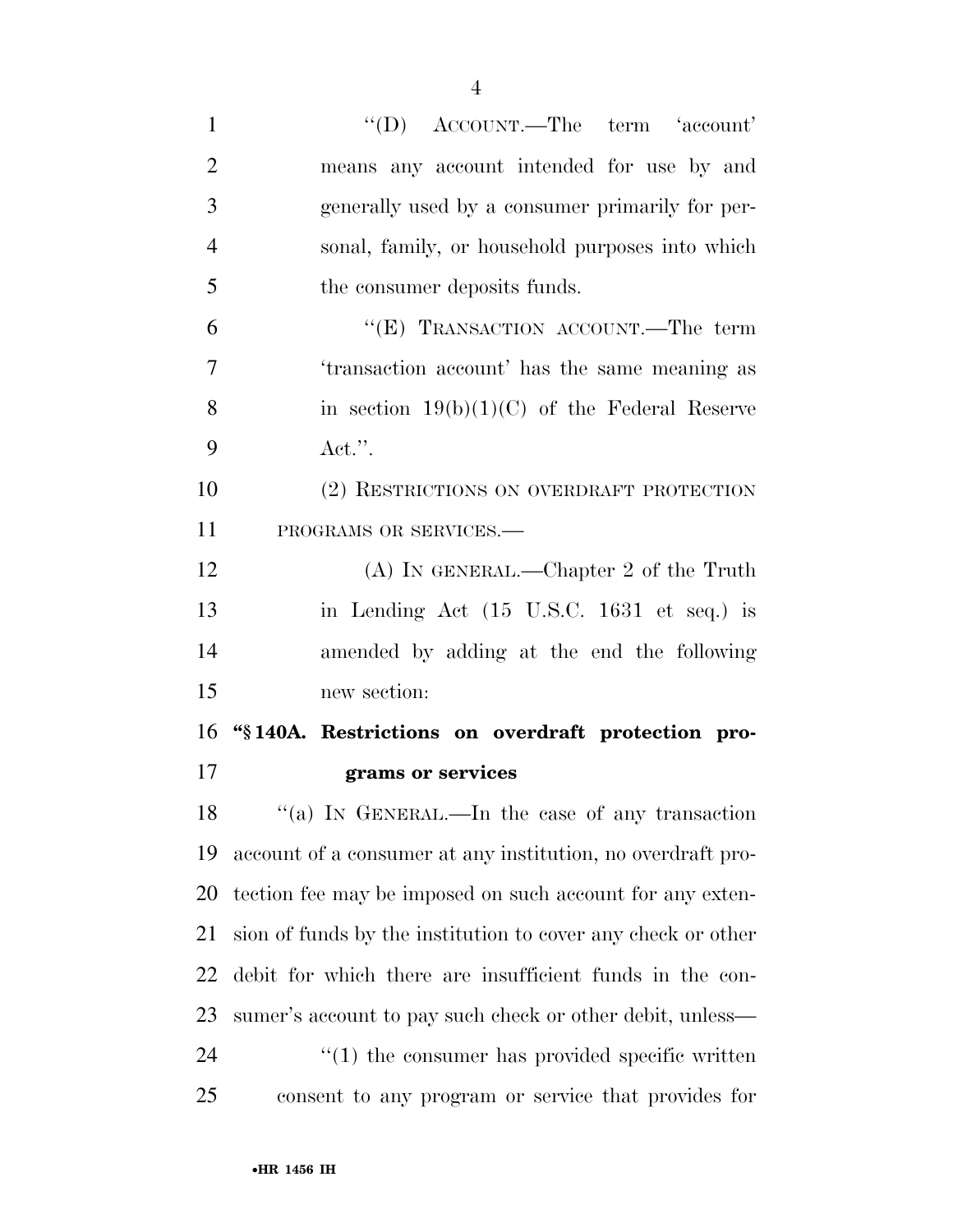| $\mathbf{1}$   | charging of such fees in connection with any such   |
|----------------|-----------------------------------------------------|
| $\overline{2}$ | extension of funds;                                 |
| 3              | $f'(2)$ such fee is imposed pursuant to the terms   |
| $\overline{4}$ | of a written agreement with the consumer which dis- |
| 5              | closes, in a clear and conspicuous manner—          |
| 6              | $\lq\lq$ the amount of any fee imposed in           |
| 7              | connection with paying an overdraft;                |
| 8              | "(B) any applicable disclosure required by          |
| 9              | this title in connection with such extension of     |
| 10             | credit, including the disclosures required by sec-  |
| 11             | tion $127$ ;                                        |
| 12             | $\lq\lq$ (C) the categories of transactions for     |
| 13             | which a fee for payment of an overdraft may be      |
| 14             | imposed, including whether an overdraft created     |
| 15             | by withdrawals at automated teller machines or      |
| 16             | other electronic fund transfers will be covered     |
| 17             | and a fee imposed;                                  |
| 18             | $\lq\lq$ (D) the time period by which the con-      |
| 19             | sumer must repay or cover any extension of          |
| 20             | eredit in the form of payment of an overdraft;      |
| 21             | and                                                 |
| 22             | $\lq\lq(E)$ the circumstances under which the       |
| 23             | institution in which an account is held will not    |
| 24             | pay an overdraft; and                               |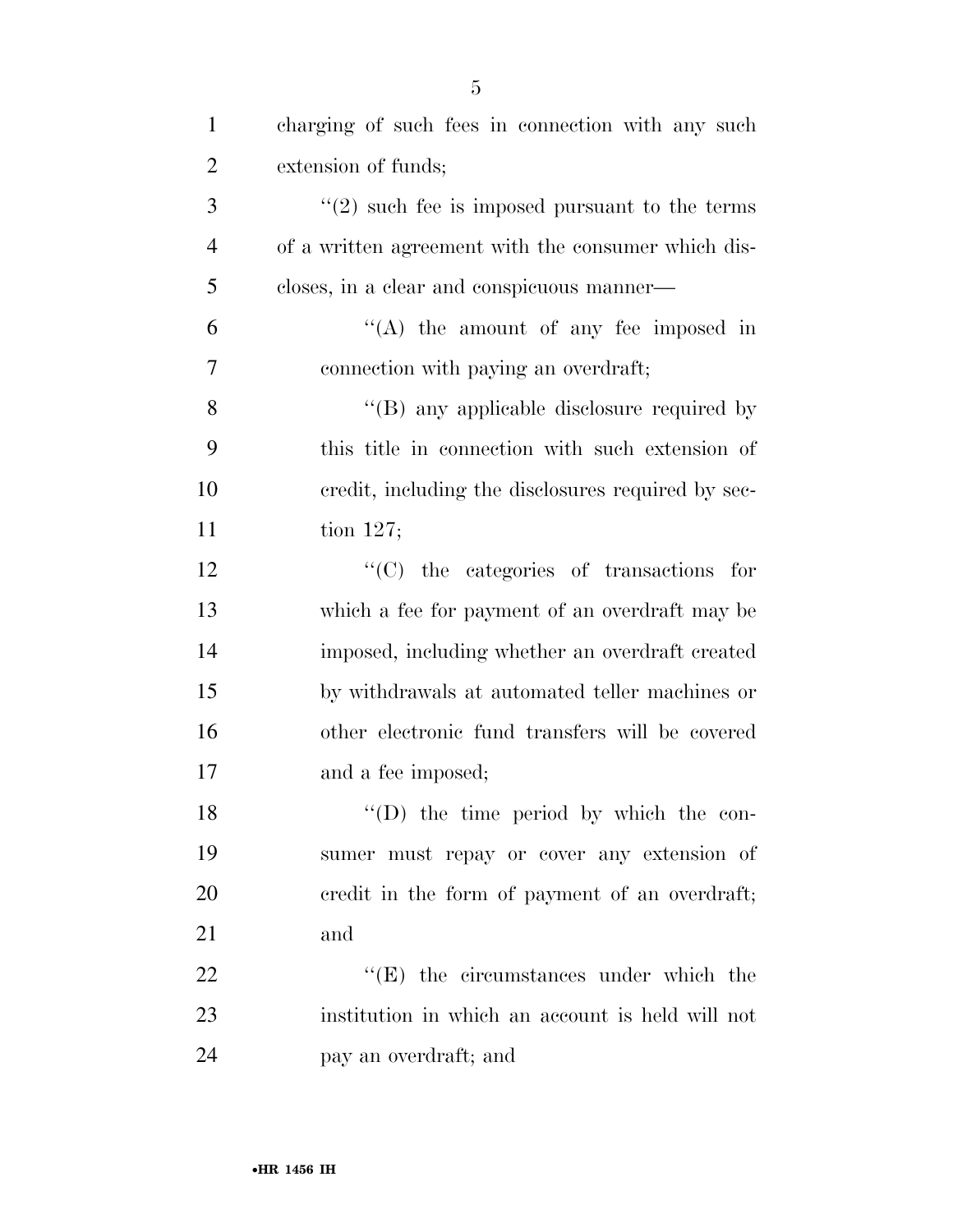1 ''(F) other information required to be dis-2 closed by regulation;

3 "(3) such fee is separately and conspicuously disclosed, each time the fee is imposed, in any peri- odic statement provided to the consumer with re- spect to such account and is included in the calcula- tion of the annual percentage rate as required by 8 sections 107 and  $127(b)(6)$ .

 ''(b) CLARIFICATION RELATING TO OVERDRAFT FEES.—In the case of any transaction account of a con- sumer at any institution, the prohibition against an over- draft protection fee under subsection (a) shall apply re- gardless of whether the amount of such fee is the same as, or less than, any fee imposed by the institution with respect to such account for a check or other debit that is returned unpaid.

17 "(c) PROHIBITION ON MISREPRESENTATIONS.—If any institution—

19  $\frac{1}{2}$  (1) will not extend funds under specific cir- cumstances to cover an overdraft in any transaction account of a consumer at the institution; or

22  $\frac{1}{2}$  (2) reserves the right to extend funds to pay any such overdraft on a discretionary basis,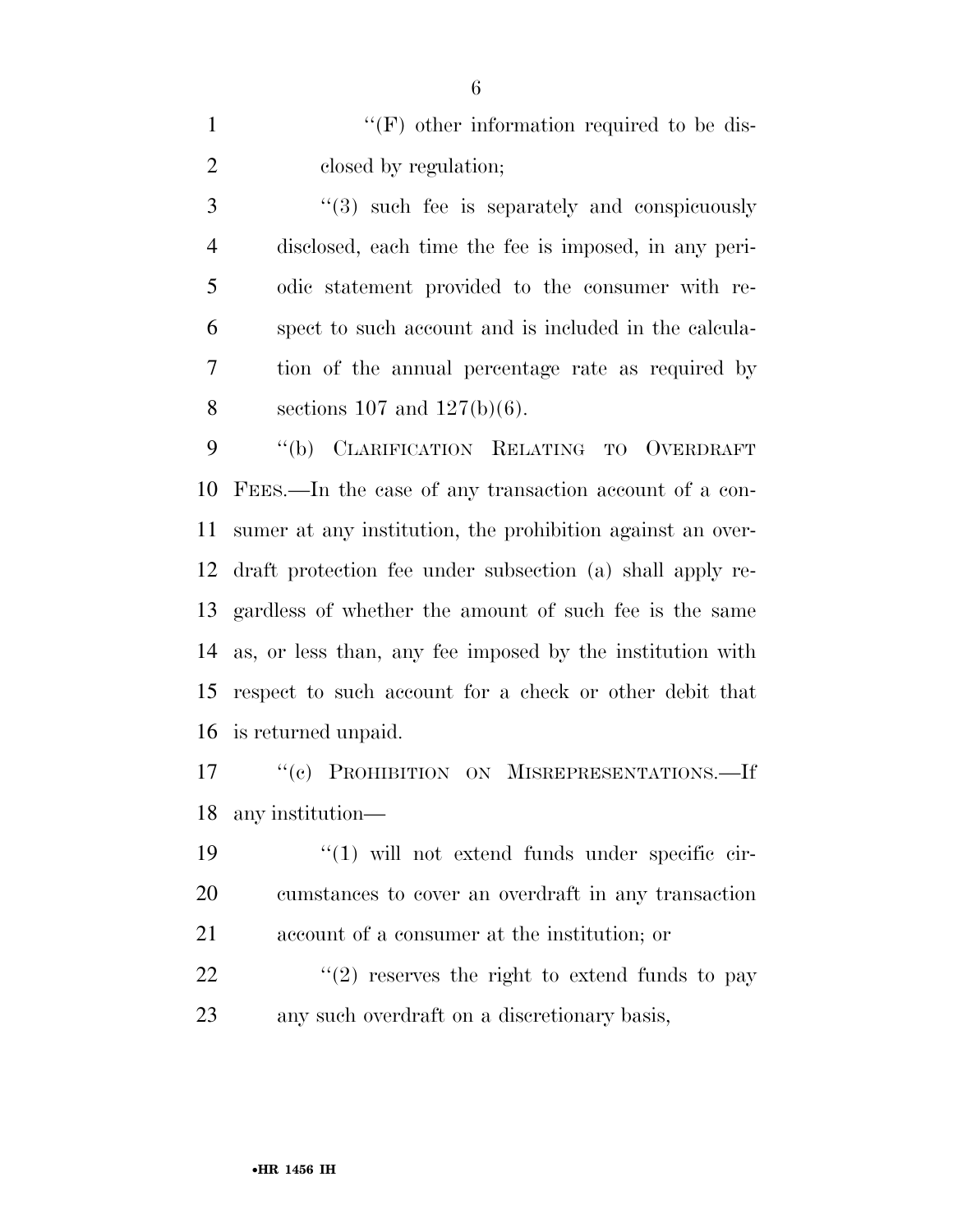| $\mathbf{1}$ | any representation by such institution that the institution         |
|--------------|---------------------------------------------------------------------|
| 2            | will extend credit to cover all overdrafts on such account          |
| 3            | shall be a violation of this title.".                               |
| 4            | (B) CLERICAL AMENDMENT.—The table of                                |
| 5            | sections for chapter 2 of the Truth in Lending                      |
| 6            | Act is amended by inserting after the item re-                      |
| $\tau$       | lating to section 140 the following new item:                       |
|              | "140A. Restrictions on overdraft protection programs or services.". |
| 8            | (3) RESTRICTIONS ON ADVERTISING OF OVER-                            |
| 9            | DRAFT PROTECTION PROGRAMS OR SERVICES.-                             |
| 10           | $(A)$ In GENERAL.—Chapter 3 of the Truth                            |
| 11           | in Lending Act (15 U.S.C. 1661 et seq.) is                          |
| 12           | amended by adding at the end the following                          |
| 13           | new section:                                                        |
| 14           | "\\$148. Restrictions on advertising of overdraft pro-              |
| 15           | tection programs or services                                        |
| 16           | "(a) IN GENERAL.—In the case of an institution that                 |
|              | maintains transaction accounts for consumers and offers             |
| 18           | a program or service under which the institution pays any           |
| 19           | overdraft on the account in exchange for payment of an              |
| 20           | overdraft protection fee, the institution may not make any          |
| 21           | of the following representations or statements with respect         |
| 22           | to such program or service in any advertisement or pro-             |
| 23           | motion:                                                             |
| 24           | $"(1)$ Any representation or statement describing                   |
| 25           | a transaction account as free or no cost if the ac-                 |
|              | •HR 1456 IH                                                         |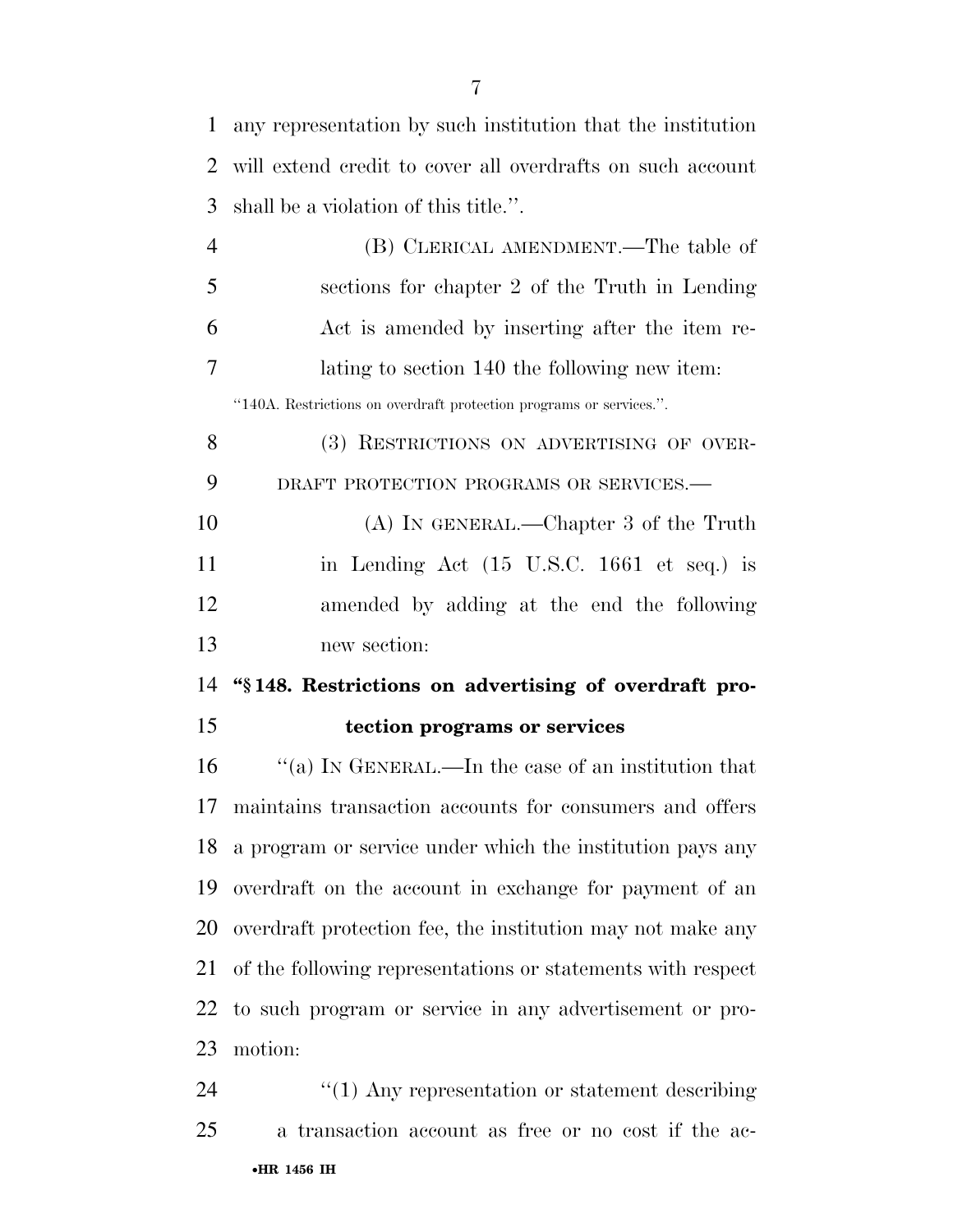count includes, or is promoted as including, over- draft protection services that involve the payment of overdraft protection fees.

4 "(2) Any representation or statement encour- aging use of the account as a service to meet short- term credit needs or to obtain advances on a con- sumer's next payment of salary, wages, benefits, or other income.

 ''(3) Any representation or statement that the financial institution will honor all checks or other debits presented against the account, if the institu- tion retains discretion at any time not to honor any check or other debit presented.

 ''(b) REGULATIONS.—The Board shall prescribe reg- ulations implementing the restrictions set forth in sub- section (a) pursuant to the authority of the Board under section 18(f) of the Federal Trade Commission Act, and may, by regulation or order, restrict such additional acts or practices that the Board finds to be unfair or deceptive in connection with the offering, operation, and advertising of overdraft protection programs and services.''.

22 (B) CLERICAL AMENDMENT.—The table of sections for chapter 3 of the Truth in Lending Act is amended by inserting after the item re-lating to section 147 the following new item:

''148. Restrictions on advertising of overdraft protection programs or services.''.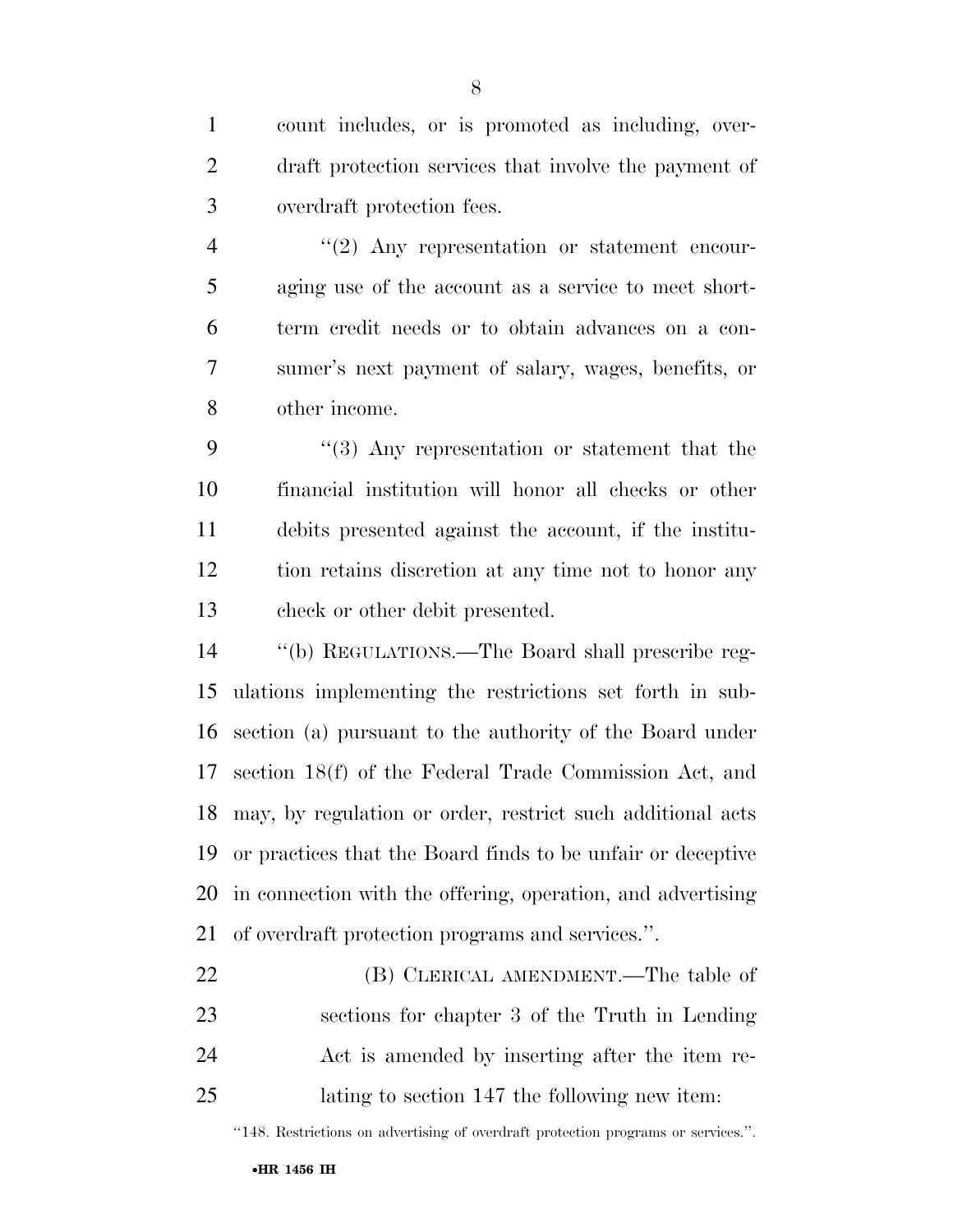(4) CLARIFICATION OF FINANCE CHARGE.— Section 106(a) of the Truth in Lending Act (15 U.S.C. 1605(a)) is amended by adding at the end the following new paragraph:

''(7) Overdraft protection fee.".

 (b) ELECTRONIC FUND TRANSFER ACT AMEND- MENTS.—Section 904 of the Electronic Fund Transfer Act (15 U.S.C. 1693b) is amended by adding at the end the following new subsection:

 ''(e) RESTRICTIONS ON OVERDRAFT PROTECTION SERVICES AND FEES.—

12 "(1) IN GENERAL.—A financial institution that holds a consumer's account may not impose an over- draft protection fee on the account in connection with any payment of an electronic fund transfer ini- tiated by the consumer at an automated teller ma- chine in spite of a lack of sufficient funds in the consumer's account to pay such electronic fund transfer, unless—

 $\langle (A)$  the consumer has affirmatively re- quested such service pursuant to section  $22 \t140(a)(1)$ , including specific consent to allowing overdrafts at an automated teller machine or by debit card at a point-of-sale terminal;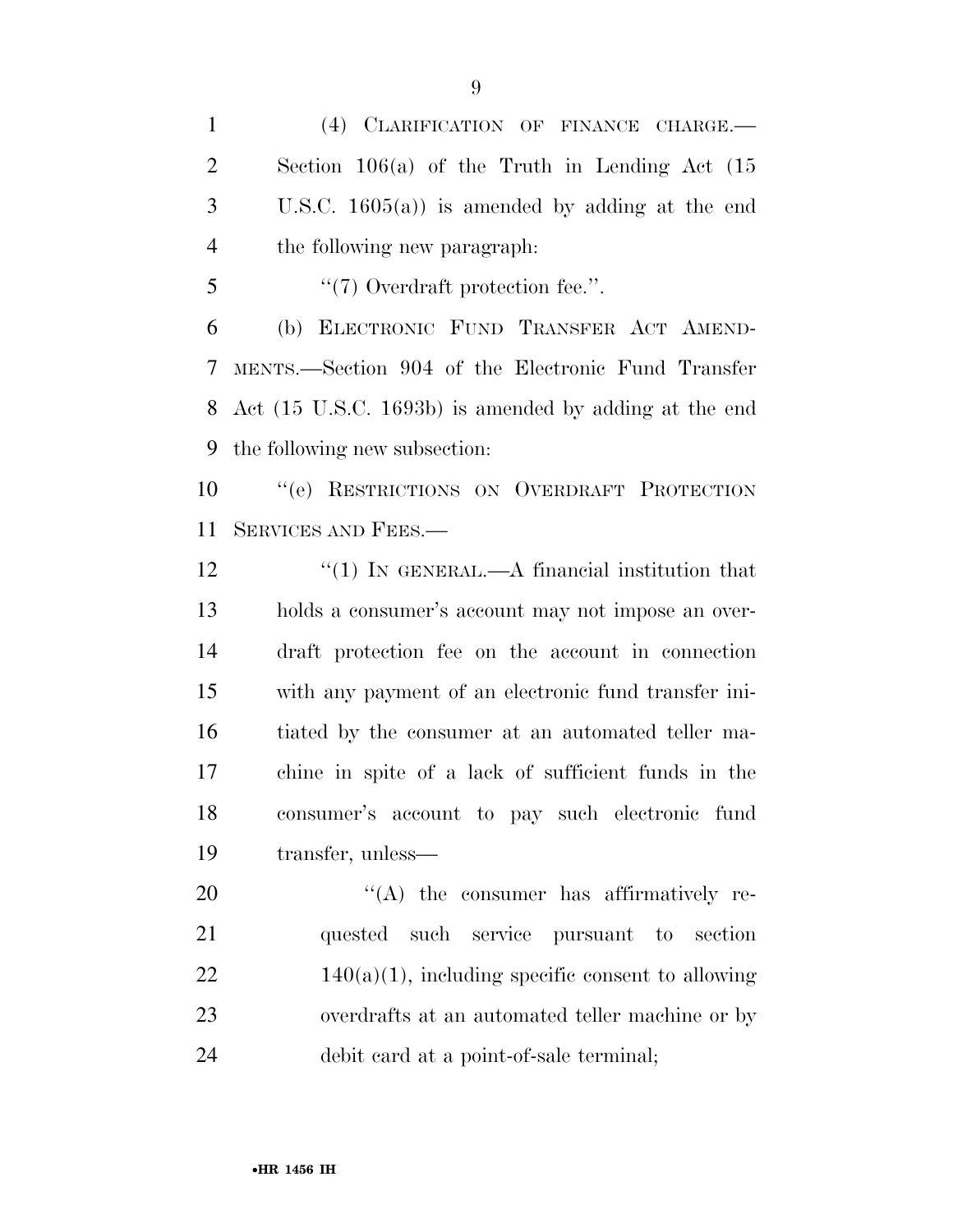1 ''(B) the financial has provided a notice to the consumer after the transaction is initiated and before the consumer is irrevocably com- mitted to completing the transaction, that the electronic fund transfer the consumer has re- quested will result in an overdraft protection fee, together with the amount of any such fee; ''(C) the consumer elects to continue in the manner necessary to effect the requested elec- tronic fund transfer after receiving such notice; and  $\qquad$  ''(D) the overdraft protection fee imposed in connection with such transaction is clearly disclosed in the written documentation of the electronic fund transfer required by section 906(a). 17 "(2) PROHIBITION ON FEE IN ABSENCE OF NO-18 TICE.—If the notice required by paragraph  $(1)(B)$  is not feasible, the financial institution may not charge an overdraft protection fee in connection with any payment of an electronic fund transfer initiated by the consumer at an automated teller machine or by

 debit card at a point-of-sale terminal in spite of a lack of sufficient funds in the consumer's account to pay such electronic fund transfer.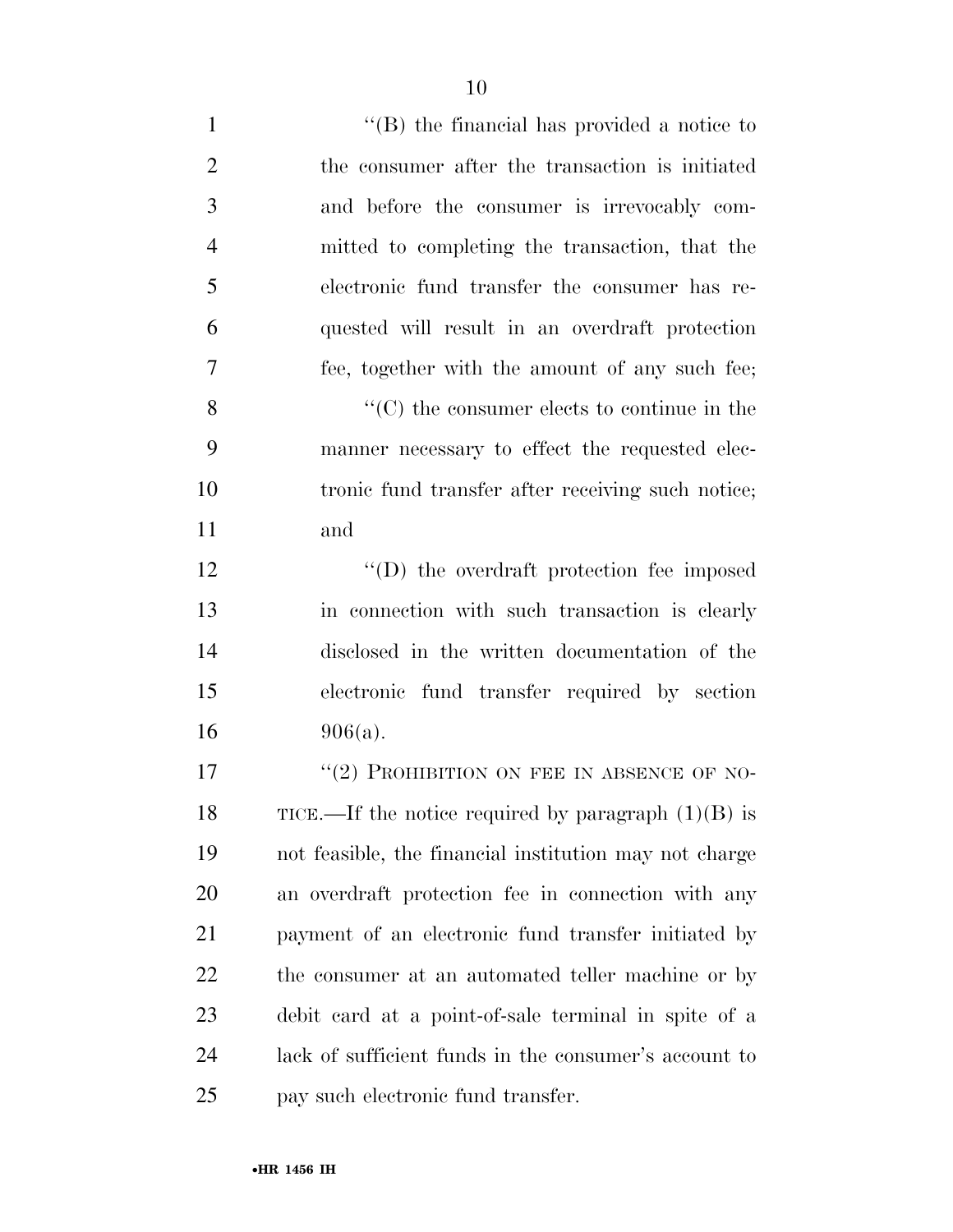1 "(3) DISCLOSURE OF ACCOUNT BALANCES.—In the case of any financial institution that offers a program or service under which the institution pays any overdraft on a consumer's account in exchange for the imposition of an overdraft protection fee in accordance with paragraph (1), the financial institu- tion shall, in response to a balance inquiry initiated by the consumer at an automated teller machine op- erated by the financial institution, disclose only the actual dollar balance in the consumer's account at 11 the time of the request, which shall not include any additional amount of credit or overdraft protection the financial institution will pay under any agree- ment with the consumer that permits the imposition of the overdraft protection fee.

16 "(4) OVERDRAFT PROTECTION FEE DE- FINED.—For purposes of this subsection, the term 'overdraft protection fee' has the same meaning as 19 in section  $103(\text{cc})(1)$ .".

 (c) EXPEDITED FUNDS AVAILABILITY ACT AMEND-MENTS.—

 (1) DEFINITION.—Section 602 of the Expedited Funds Availability Act (12 U.S.C. 4001) is amended by adding at the end the following new paragraph: